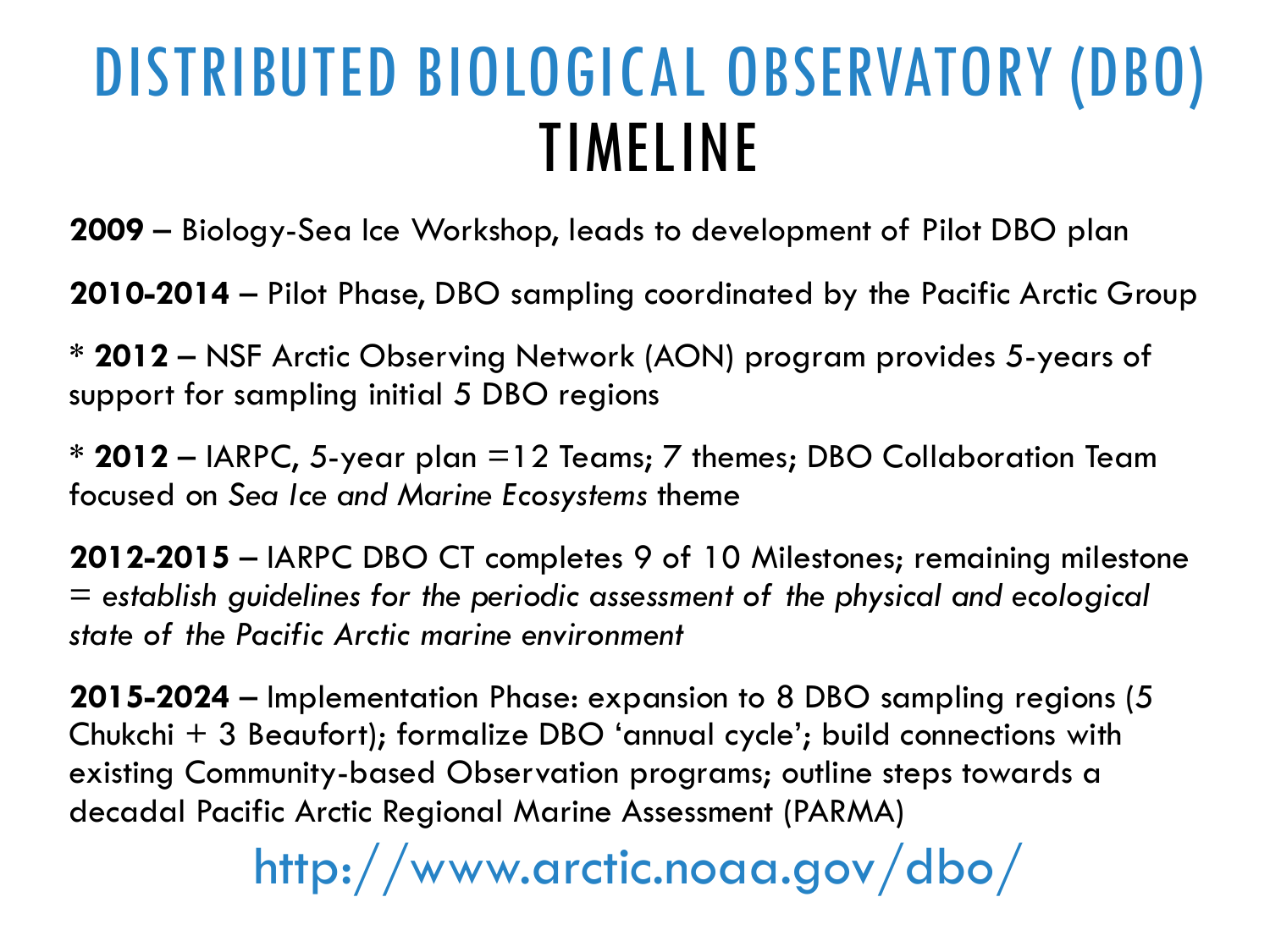### **DISTRIBUTED BIOLOGICAL OBSERVATORY**  COLLABORATION TEAM (CT)

DBO CT: one of 12 teams of the U.S. Interagency Arctic Research Policy Committee (IARPC)

PURPOSE: Support the development of the DBO, designed to detect biological responses to physical drivers in the Pacific Arctic marine ecosystem

PARTICIPANTS: Program managers from U.S. federal agencies, academics, state, and local governments

FORMAT: Monthly/bimonthly teleconferences reporting on milestone status and featuring CT and outside speakers on topics related to the development of the DBO

**http://www.iarpccollaborations.org/teams/Distributed-Biological-Observatory**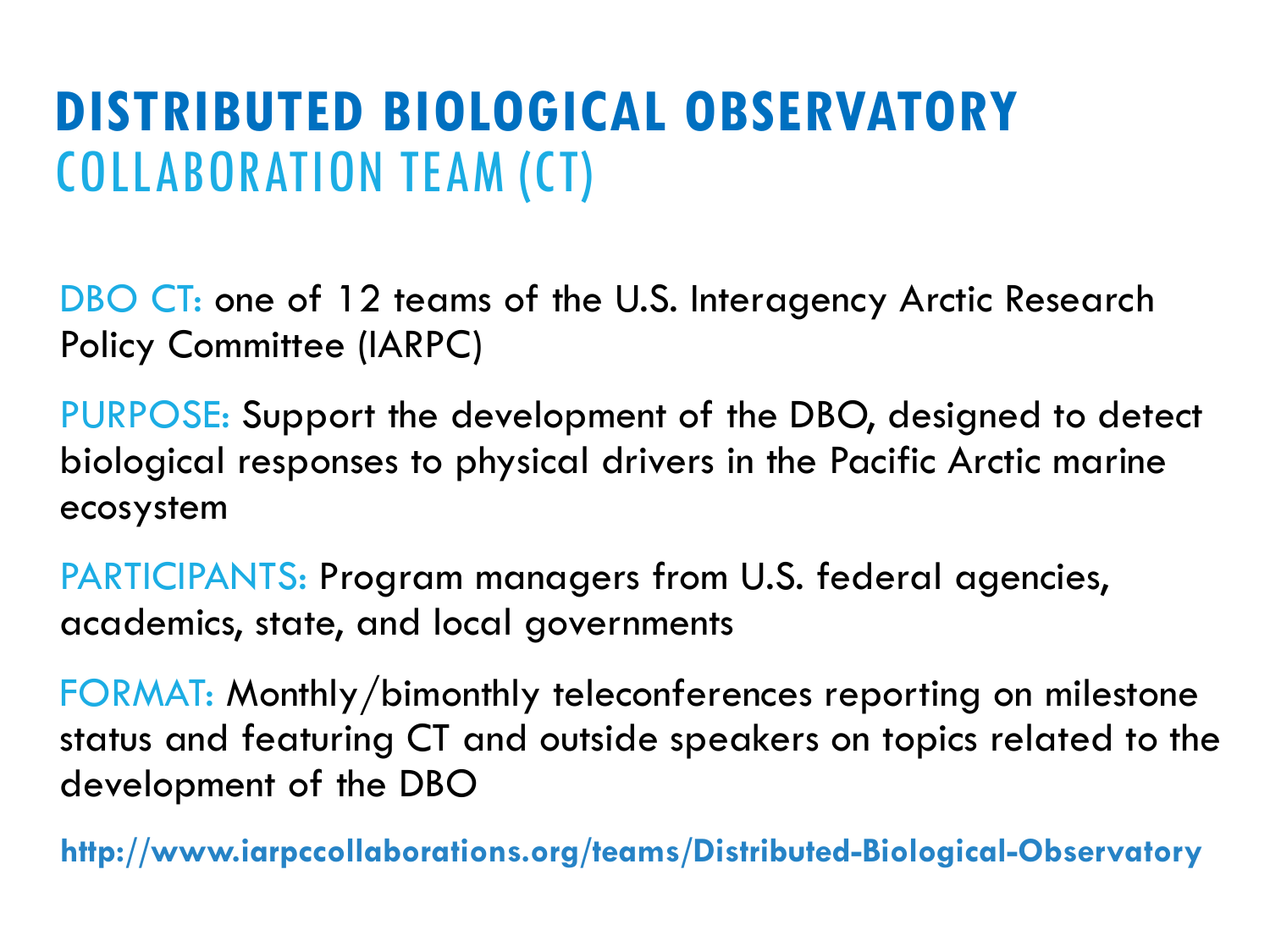IARPC **Federal only** Principals and staff represent 14 agencies



#### Federal & non-federal

12 thematic research collaboration teams with hundreds of outside partners

The IARPC Collaborations website is the primary tool for team communication and collaboration



# www.iarpccollaborations.org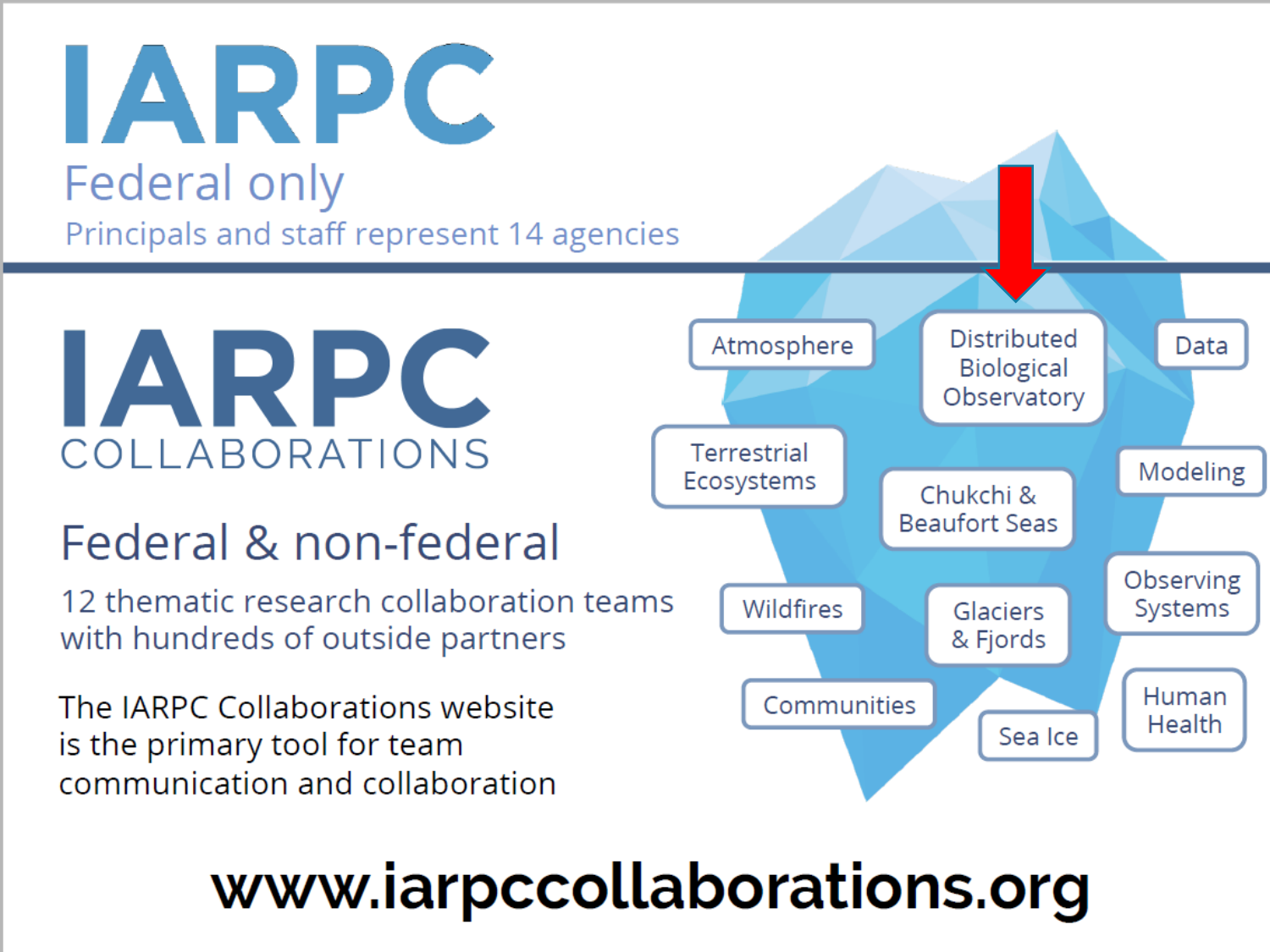